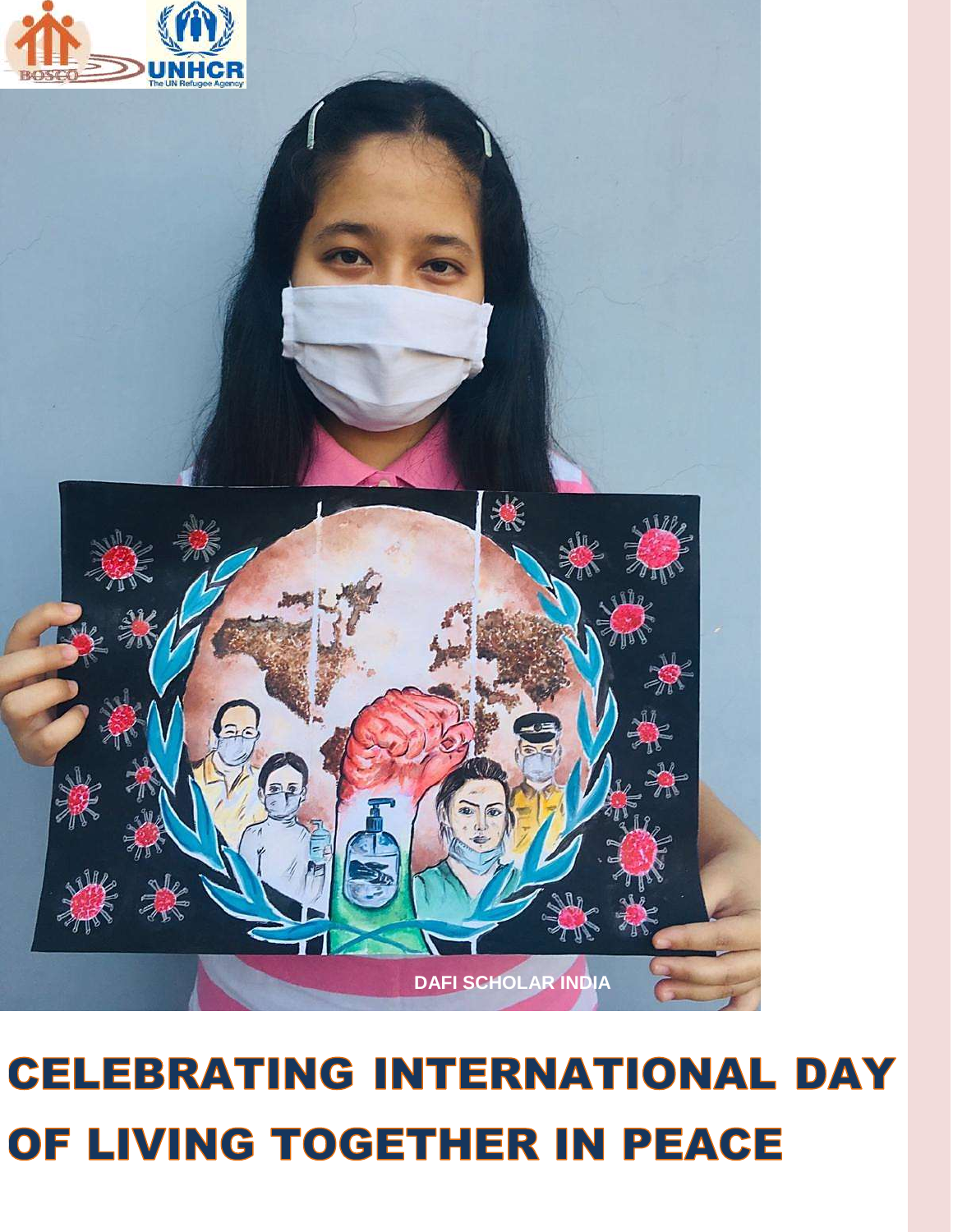

"Living together in peace is all about accepting differences and having the ability to listen to, recognize, respect and appreciate others as well as living in a peaceful and united way".

The United Nations declared  $16<sup>th</sup>$  May as the **International Day of Living Together in Peace** to promote peace, tolerance, inclusion, understanding, and solidarity across the world. The Day aims to uphold the desire to live and act together, united in differences and diversity, in order to

build a sustainable world of peace, solidarity and harmony. The celebration of this day expresses the desire for peace by entire humanity. It is a step to see our world change.

On 16<sup>th</sup> May 2020, BOSCO celebrated International Day of Living Together in Peace with DAFI scholars in the monthly interactive session which was held remotely on Webex meeting app. Ms. Selin Mathews and Ms. Sonia Taneja from UNHCR India office attended the session as guest speakers. They addressed the scholars with their message on Covid-19 response focusing on the safety and wellbeing of the scholars. In view of the celebration, a talk was organized on the theme "**Fighting Covid-19 Together: Role of Peace, Tolerance, Inclusion and Solidarity to fight Coronavirus pandemic**" which served as a platform for DAFI scholars to share their thoughts and insights on the topic. UNHCR staff also shared their perspective which made the session highly interactive and engaging.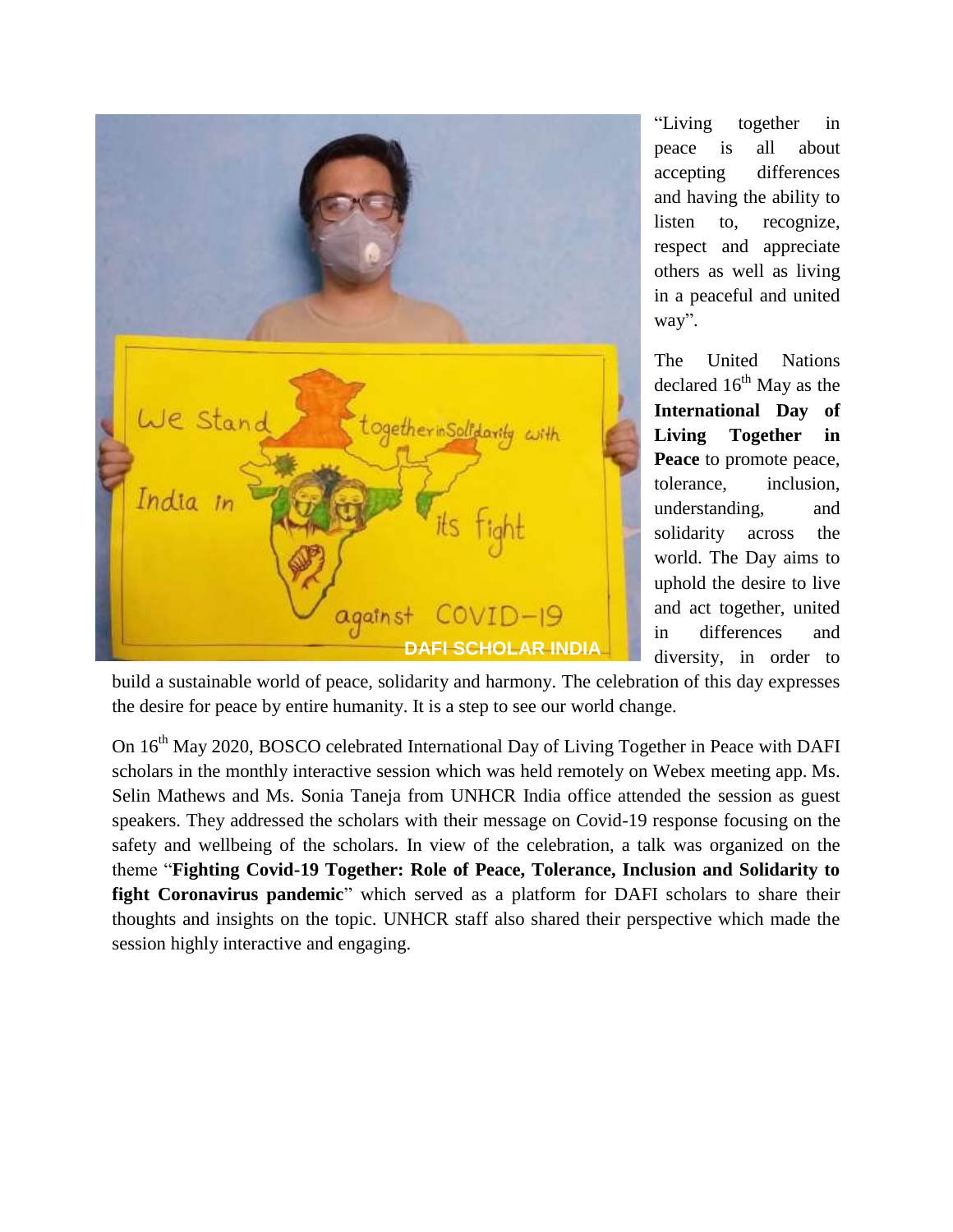



DAFI scholars shared that during Covid-19 crisis, it is important for all to promote unity through a harmonious living regardless of nationality, gender, language, community or religion. To fight the novel Coronavirus everyone must contribute to ensure peace in the society because all individuals are in the circle of human fraternity, in synergy with each other and not in opposition to each other. Scholars also shared that Covid-19 is one of the most deadly threats the world has ever faced and amidst the confusion and anxiety, it is the hope, solidarity, a sense of and desire for togetherness which can help humanity to fight this virus.

During Covid-19 outbreak, all are going through challenging phase right now and unprecedented changes are happening on a daily basis for businesses, communities and individuals. But this is time to stay strong, stay united, stand together in solidarity, adapt according to the situation and be inclusive by extending a helping hand towards each other. The guest speakers and scholars motivated everyone with their words to strive for peace and unity in overcoming Covid-19 pandemic together.

Towards the end of the session, DAFI scholars shared details about the various teaching techniques like-remote learning, distance education and online learning adopted by the Universities to ensure the continuity of learning for the scholars amid Covid-19 lockdown using platforms like Google Classroom, Google Meet and Zoom App. They also shared an update about their examination. The session concluded with a vote of thanks message by the facilitator thanking UNHCR staff and DAFI scholars for joining the celebration.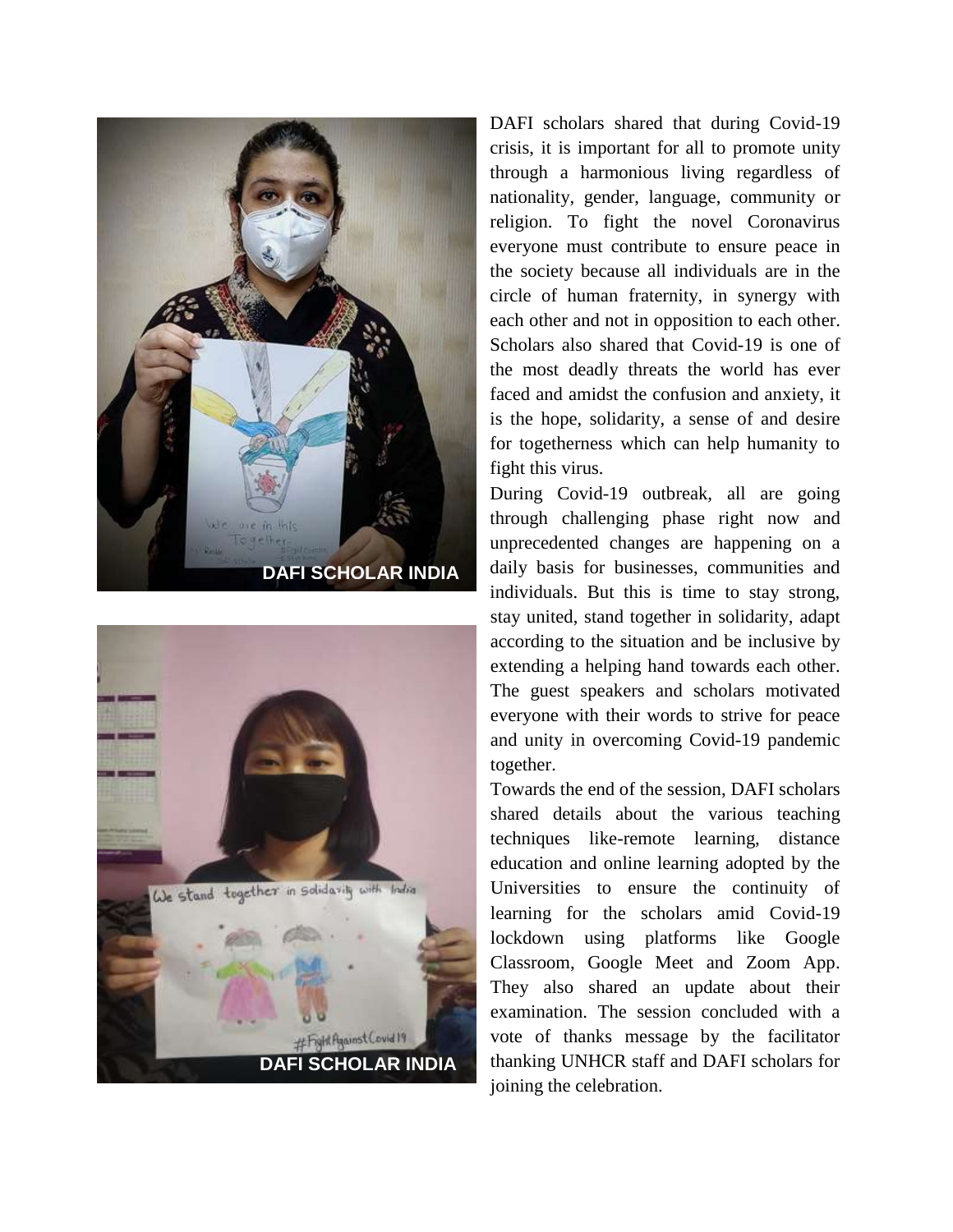### **DAFI SCHOLAR VOICES-**

1. "Living together in peace is all about accepting the differences and having the ability to respect others. When the entire world is affected by Covid-19 pandemic let's not forget the significance of living together in peace by helping each other. During difficult times like Covid-19 crisis, reaching out to the vulnerable people in refugee communities could be a small gesture but can make a big difference in their lives".



### -**NAZI, DAFI SCHOLAR INDIA**

2. "History is the witness that humans have experienced severe epidemics since last four centuries and the most recent one was the "Spanish flu" which infected over a billion people and killed 50 million people in the process and lasted for two consecutive years (1918-1920) until it ended. Now that we have Covid-19 outbreak in the world, we should not panic or lose hope but instead become stronger than ever to overcome this pandemic and fight it with solidarity and peace".

### -**MOHAMMAD ISMAIL KHALIQYAR, DAFI SCHOLAR INDIA**



3. "Achievement of peace is not an individual goal, it's a global goal. A successful person who chooses to be humanitarian like Bill Gates is a proof that peace and inner joy lies far beyond fame, wealth and health. Rather it is achieved by helping others. Let's stand together in this pandemic time".

### – **THAN DAR AUNG, DAFI SCHOLAR INDIA**

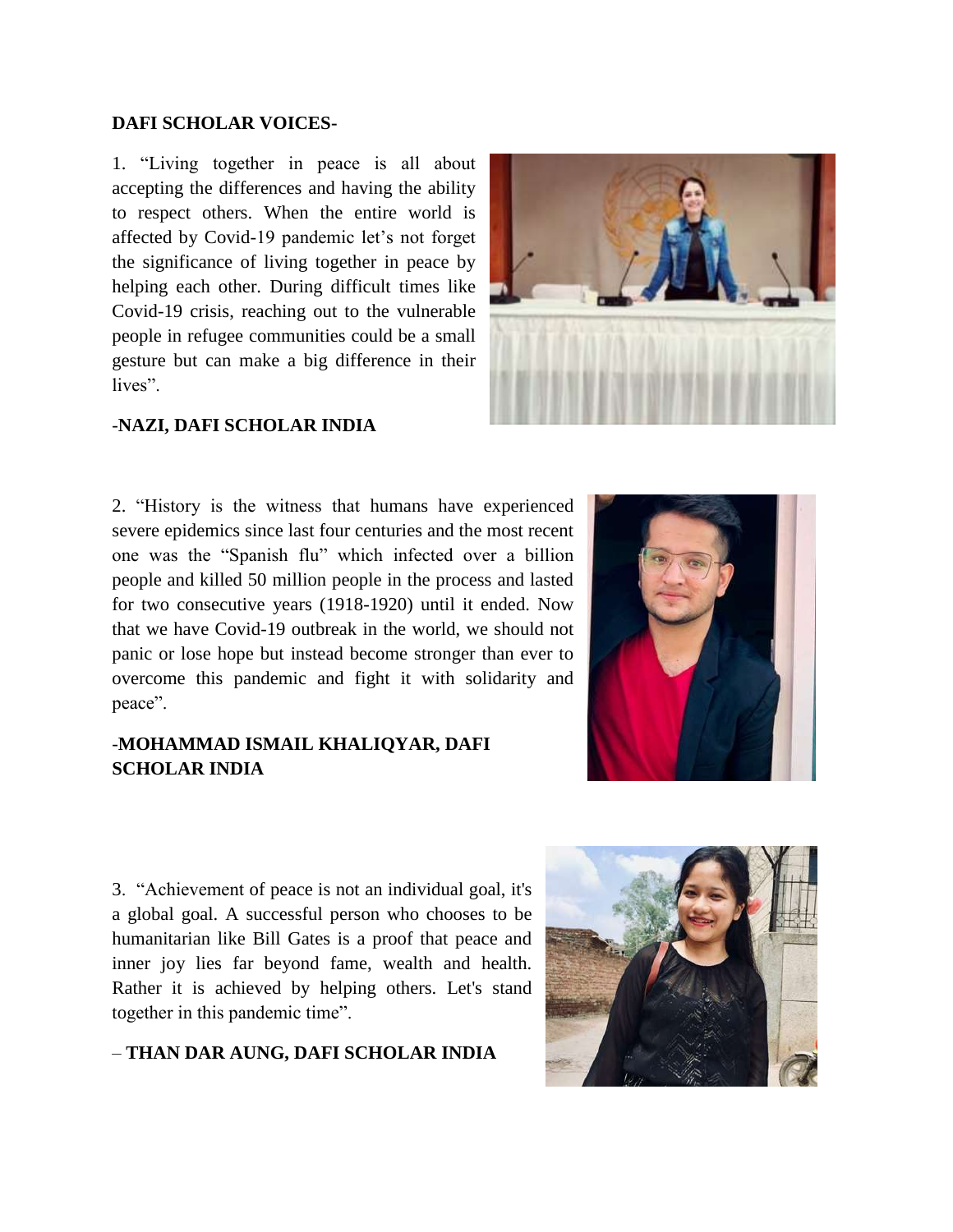4. "Start accepting each-other no matter what color what caste what religion they belong to. The current Covid-19 pandemic situation gives us the opportunity to stay united as one and interact with our loved ones. With each other's support we can overcome this crisis".

### - **ABDUL MUSAWER, DAFI SCHOLAR INDIA**

5. "Worldwide crisis caused by Covid-19 can be controlled, if all countries maintain international peace and stay united. Human beings must learn to accept each other without discriminating on the basis of religion, nationality, culture. In this situation we should help and reach out to the maximum because every person matters"

### -**MOHAMMAD BASER SULTANI, DAFI SCHOLAR INDIA**

6. "In this pandemic situation it is everyone's responsibility to fight with Coronavirus together by helping each other and specially those who are in bad financial condition and suffering from mental breakdown. We should take a note of the fact that our planet Earth, our nature and our environment needs good care. Covid-19 outbreak has made us realise that ignoring the power of nature will only harm us severely".

### **-ABDUL MUSAWER, DAFI SCHOLAR INDIA**





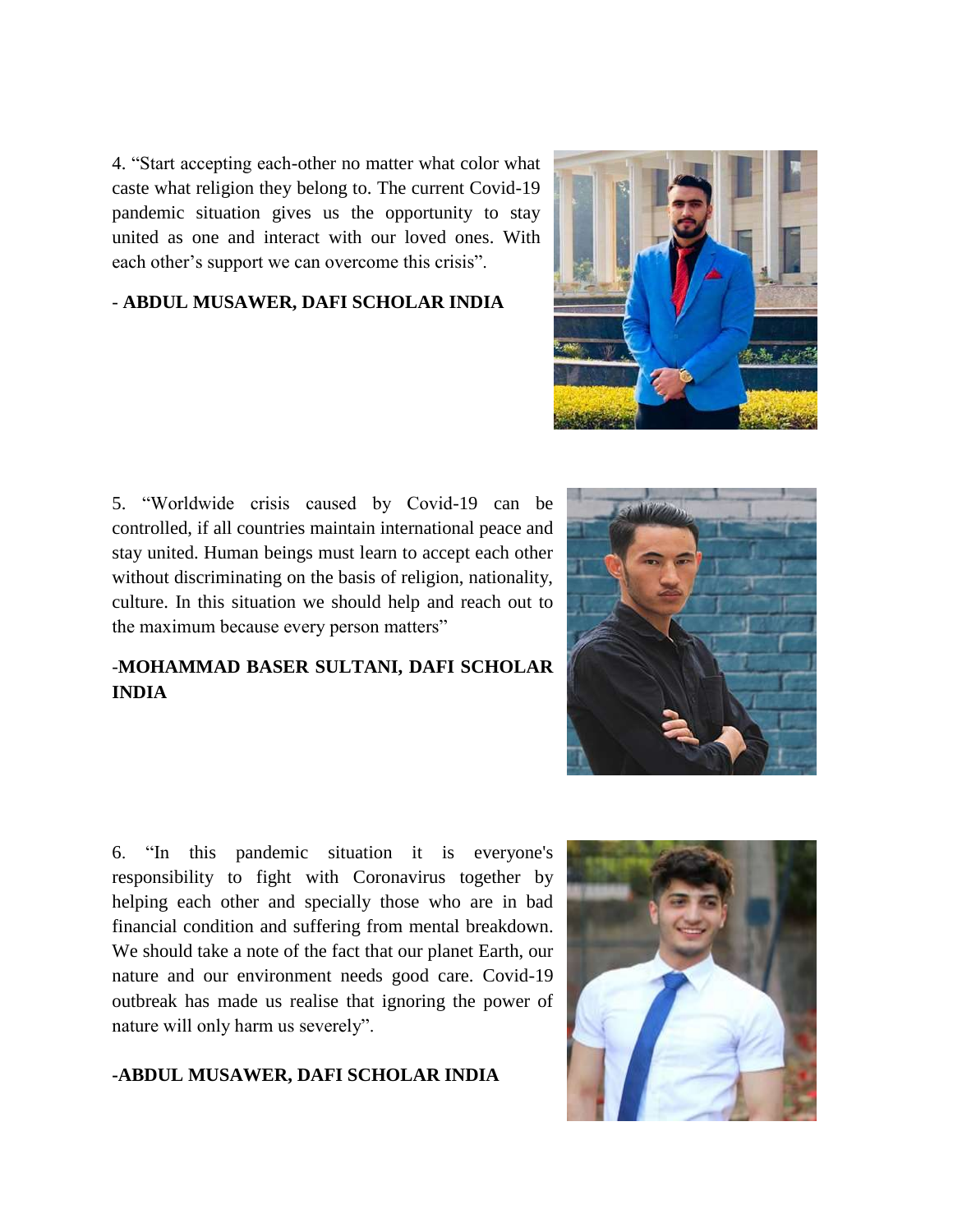7. "Peace has a crucial role in fighting Covid-19 pandemic. The recent attack in Afghanistan on a maternity hospital that has killed so many new-born babies and their mothers who could not even hug their babies once shows that how the government of Afghanistan will have to deal with the security issues, instead of adopting measures to fight Coronavirus. As long as there is lack of peace, there will be absence of solidarity.

The famous poet Hazrat-e-Saadi wrote:

Human beings are members of a whole, creation of one essence and soul.

If one member is afflicted with pain, other member's uneasiness will remain.

If you have no sympathy for human pain, the name of human you cannot retain".

### - **FATEMEH MOHAMMADI, DAFI SCHOLAR INDIA**